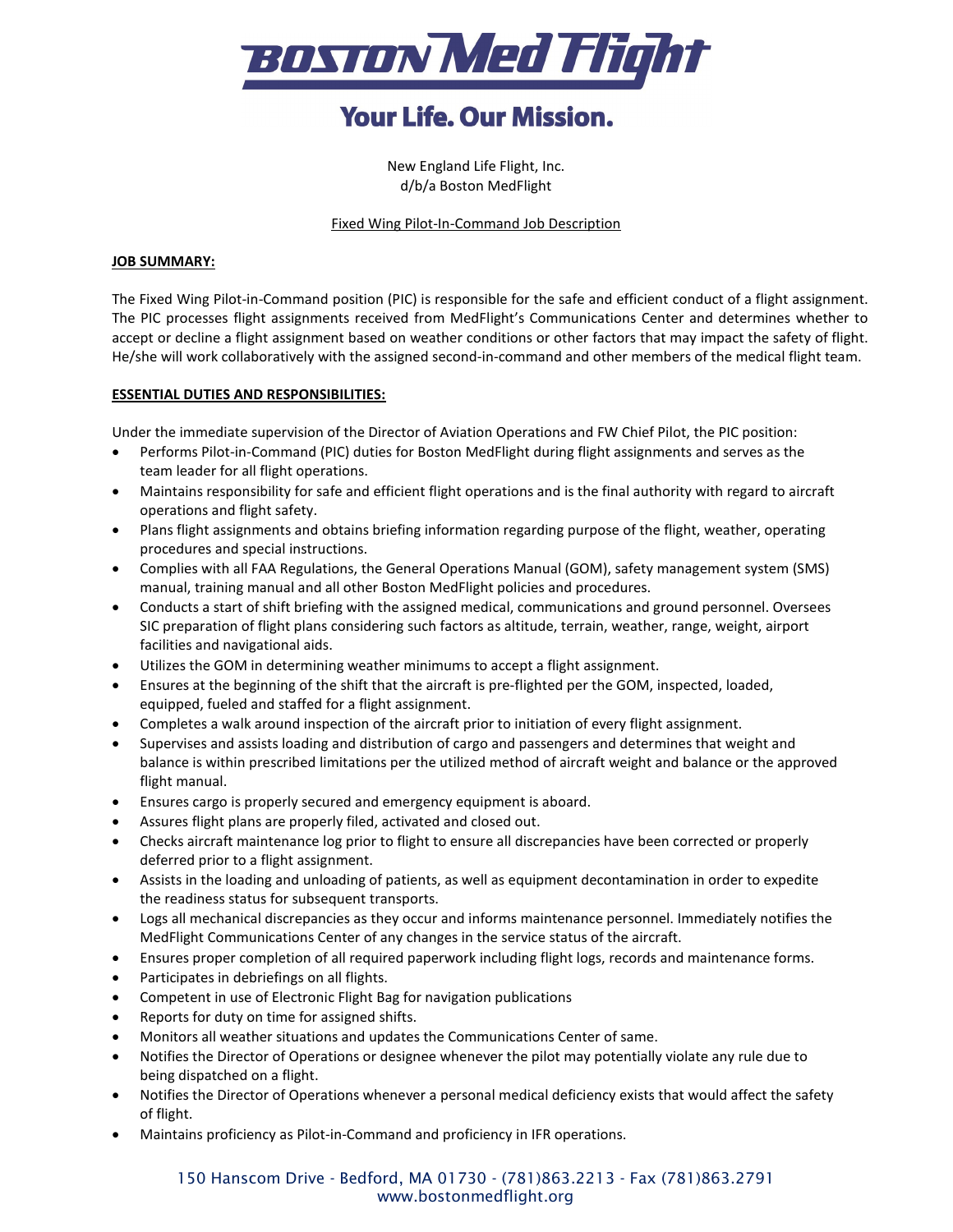

# **Your Life. Our Mission.**

- Attends multi-day Level D simulator proficiency flight training on an annual basis, or more frequently, as directed by the Chief Pilot.
- As operations permit, takes maximum advantage of time available in-flight to engage in training, such as practice instrument flight procedures, emergency procedures or crew discussion.
- Participates regularly in staff safety meetings, and public outreach duties that include Public Relations events, and other meetings as directed by the DO.
- The PIC may delegate functions to other personnel in the team but retains complete responsibility for safe flight operations.
- As operations permit, will assist aviation maintenance technicians in washing the aircraft and maintaining cleanliness of workspaces.
- Participates in the development, implementation, and evaluation of departmental aviation policies.
- Participates in an annual quality/performance improvement study, collateral duty, or project, as approved or assigned by the DO, which will directly address an issue to improve the safety, efficiency, or effectiveness of the aeromedical transport enterprise.
- Shares professional responsibility for identification, development and achievement of department goals.
- Promotes and maintains positive professional working relationships within the department and throughout the health system.
- Promotes the safety culture of Boston MedFlight and places safety as a top priority.
- Assists with operational demands by filling overtime shifts as required.
- Other duties as assigned by the Director of Aviation Operations and/or the Chief Pilot.
- Duties include occasional overnight assignments. Must report for duty prepared to remain overnight at the destination with minimal notice.
- Must be able to work varying hours including day and night, weekends, and holidays.
- Must be able to pass Transportation Security Administration required background screening, secure appropriate airport authority and / or Customs security badges.
- Must possess a Current Passport with unrestricted international travel privileges.
- Must possess a valid driver's license.

### **SKILLS AND ABILITIES:**

- Excellent written and verbal communication skills required.
- Ability to manage multiple deadlines and tasks.
- Demonstrates good decision-making skills.
- Demonstrates and promotes effective interpersonal skills.
- Demonstrates excellent organizational skills.
- Ability to develop presentations using Microsoft Office products
- Demonstrates good public speaking skills

### **EDUCATION AND EXPERIENCE:**

- 3000 total flight hours preferred, with a minimum of 2,000 total flight hours required. 1,500 Pilot in Command hours, 500 hours multi-engine, 500 hours cross country, and 100 hours of night flight time all required. 1500 Hours turbine aircraft required.
- 250 hours actual or simulated time required, including at least 50 hours in actual flight. 50 hours in actual IMC is desired.
- ATP license required or obtained within 1 year of employment.
- ATP MEL certificate required, or obtained at pilot's expense within 1 year of employment.
- FAA Class I Physical Medical Certificate.
- Preferred EMS experience within past 5 years.
- Citation Jet type rating with 25-hours in type, preferred.